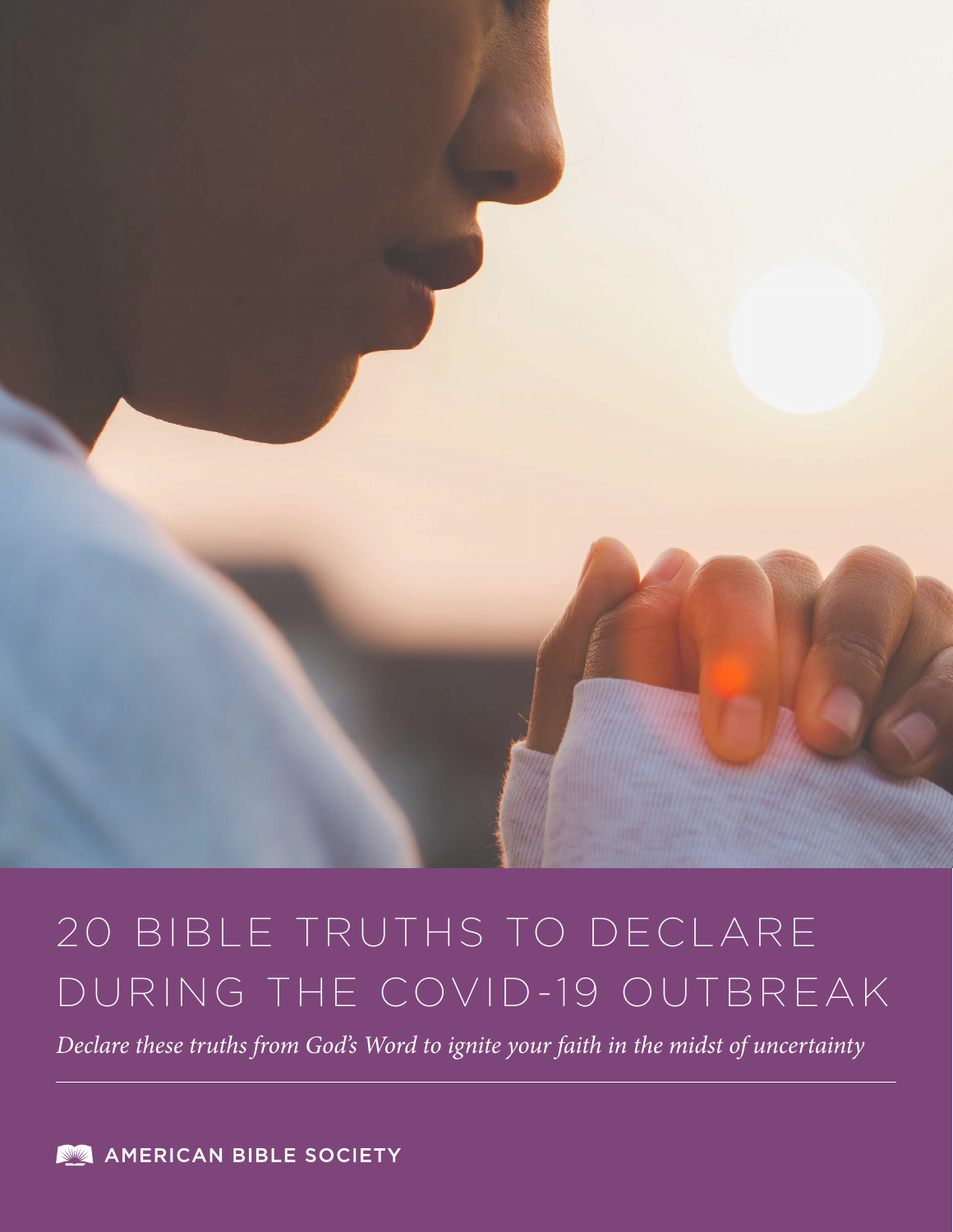# **NE AMERICAN BIBLE SOCIETY**

### **DECLARATION NO. 1**

**I am covered, shielded, and protected by God. His power goes before me, shields me and defends me.** 

"Whoever goes to the LORD for safety, whoever remains under the protection of the Almighty, can say to him, "You are my defender and protector. You are my God; in you I trust." He will keep you safe from all hidden dangers and from all deadly diseases. He will cover you with his wings; you will be safe in his care; his faithfulness will protect and defend you. You need not fear any dangers at night or sudden attacks during the day or the plagues that strike in the dark or the evils that kill in daylight. A thousand may fall dead beside you, ten thousand all around you, but you will not be harmed. You will look and see how the wicked are punished." (Psalm 91:1-8)

## **DECLARATION NO. 2**

**I will not be afraid because God is with me.**

"Be sure that the book of the Law is always read in your worship. Study it day and night, and make sure that you obey everything written in it. Then you will be prosperous and successful. Remember that I have commanded you to be determined and confident! Do not be afraid or discouraged, for I, the LORD your God, am with you where you go." (Joshua 1:8-9)

## **DECLARATION NO. 3**

**I will hold fast to God's Word and stay grounded in the love of Christ.**

"Hold firmly to the true words that I taught you, as the example for you to follow, and remain in the faith and love that are ours in union with Christ Jesus. Through the power of the Holy Spirit, who lives in us, keep the good things that have been entrusted to you." (2 Timothy 1:13-14)

## **DECLARATION NO. 4**

2

#### **I am a bold, unashamed follower of Christ. I have victory over fear. I walk in freedom.**

"For the Spirit that God has given us does not make us timid; instead, his Spirit fills us with power, love, and self-control."  $(2$  Timothy 1:7)

*American Bible Society is a Christian ministry engaging people with the life-changing message of God's Word since 1816.*

To learn more about American Bible Society visit: **[AmericanBible.org](https://www.americanbible.org/)**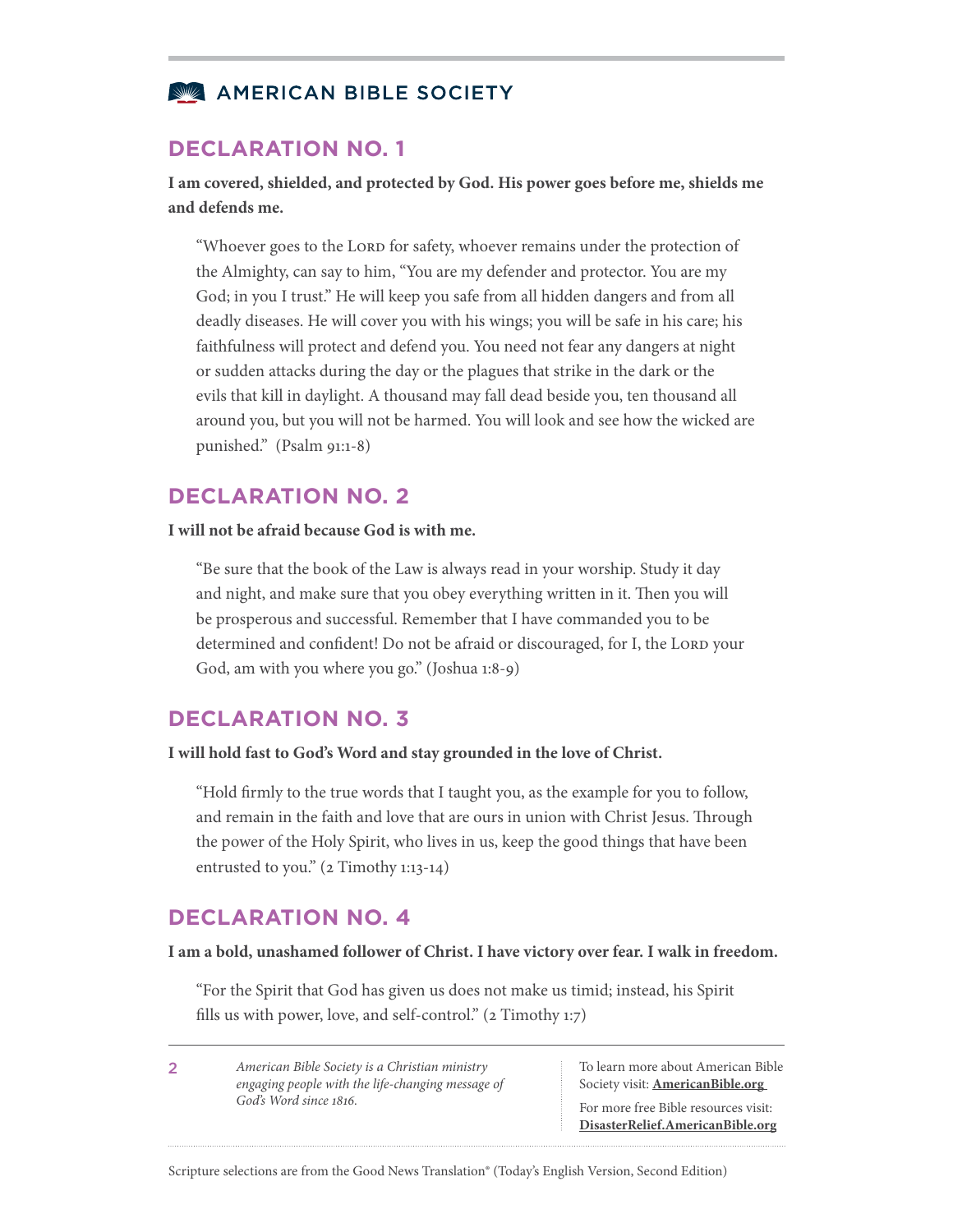

**I am never alone – God is always with me.** 

"Be determined and confident. Do not be afraid of them. Your God, the LORD himself, will be with you. He will not fail you or abandon you." (Deuteronomy 31:6)

# **DECLARATION NO. 6**

#### **I am a Child of God.**

"... It is through faith that all of you are God's children in union with Christ Jesus." (Galatians 3:26)

# **DECLARATION NO. 7**

#### **I am chosen, loved and seen.**

"But you are the chosen race, the King's priests, the holy nation, God's own people, chosen to proclaim the wonderful acts of God, who called you out of darkness into his own marvelous light." (1 Peter 2:9)

## **DECLARATION NO. 8**

#### **I am content in Christ alone. He is my strength and by him I can do all things.**

"I have learned to be satisfied with what I have. I know what it is to be in need and what it is to have more than enough. I have learned this secret, so that anywhere, at any time, I am content, whether I am full or hungry, whether I have too much or too little. I have the strength to face all conditions by the power that Christ gives me." (Philippians 4:11b-13)

## **DECLARATION NO. 9**

#### **God's thoughts toward me are good. His plans for me are pure and pleasant.**

"The LORD is our protector and glorious king, blessing us with kindness and honor. He does not refuse any good thing to those who do what is right." (Psalm 84:11)

3

*American Bible Society is a Christian ministry engaging people with the life-changing message of God's Word since 1816.*

To learn more about American Bible Society visit: **[AmericanBible.org](https://www.americanbible.org/)**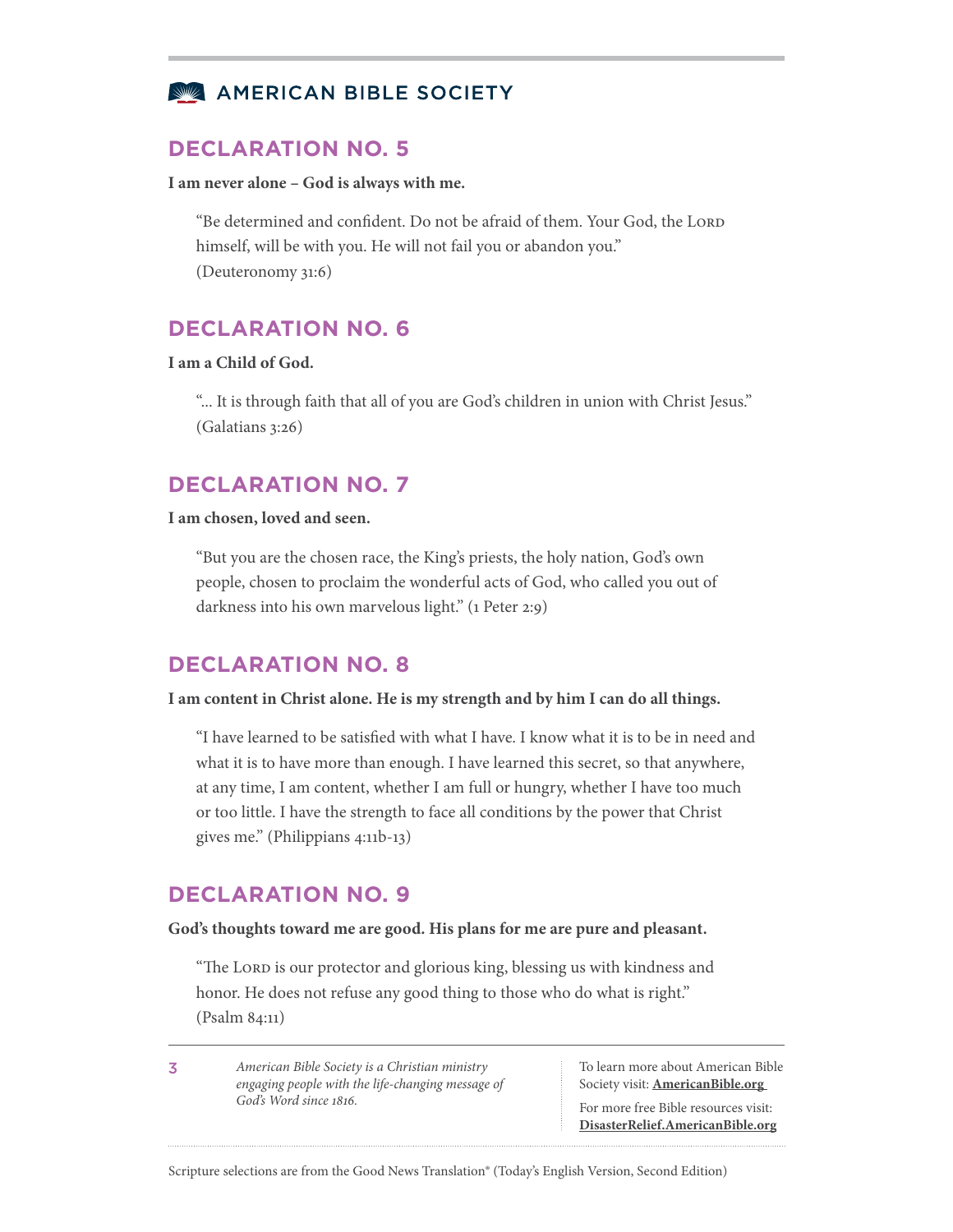

**I am a capable, gifted vessel, alive and full of purpose. I will love God, love people, and serve with everything I have.** 

"God has made us what we are, and in our union with Christ Jesus he has created us for a life of good deeds, which he has already prepared for us to do." (Ephesians 2:10)

# **DECLARATION NO. 11**

#### **I have the mind of Christ and choose to dwell on honorable thoughts.**

"In conclusion, my friends, fill your minds with those things that are good and that deserve praise: things that are true, noble, right, pure, lovely, and honorable." (Philippians 4:8)

# **DECLARATION NO. 12**

#### **I am victorious because God is always for me.**

"In view of all this, what can we say? If God is for us, who can be against us? Certainly not God, who did not even keep back his own Son, but offered him for us all! He gave us his Son—will he not also freely give us all things? Who will accuse God's chosen people? God himself declares them not guilty! Who, then, will condemn them? Not Christ Jesus, who died, or rather, who was raised to life and is at the right side of God, pleading with him for us! Who, then, can separate us from the love of Christ? Can trouble do it, or hardship or persecution or hunger or poverty or danger or death? As the scripture says,

"For your sake we are in danger of death at all times; we are treated like sheep that are going to be slaughtered."

No, in all these things we have complete victory through him who loved us!" (Romans 8:31-37)

4

*American Bible Society is a Christian ministry engaging people with the life-changing message of God's Word since 1816.*

To learn more about American Bible Society visit: **[AmericanBible.org](https://www.americanbible.org/)**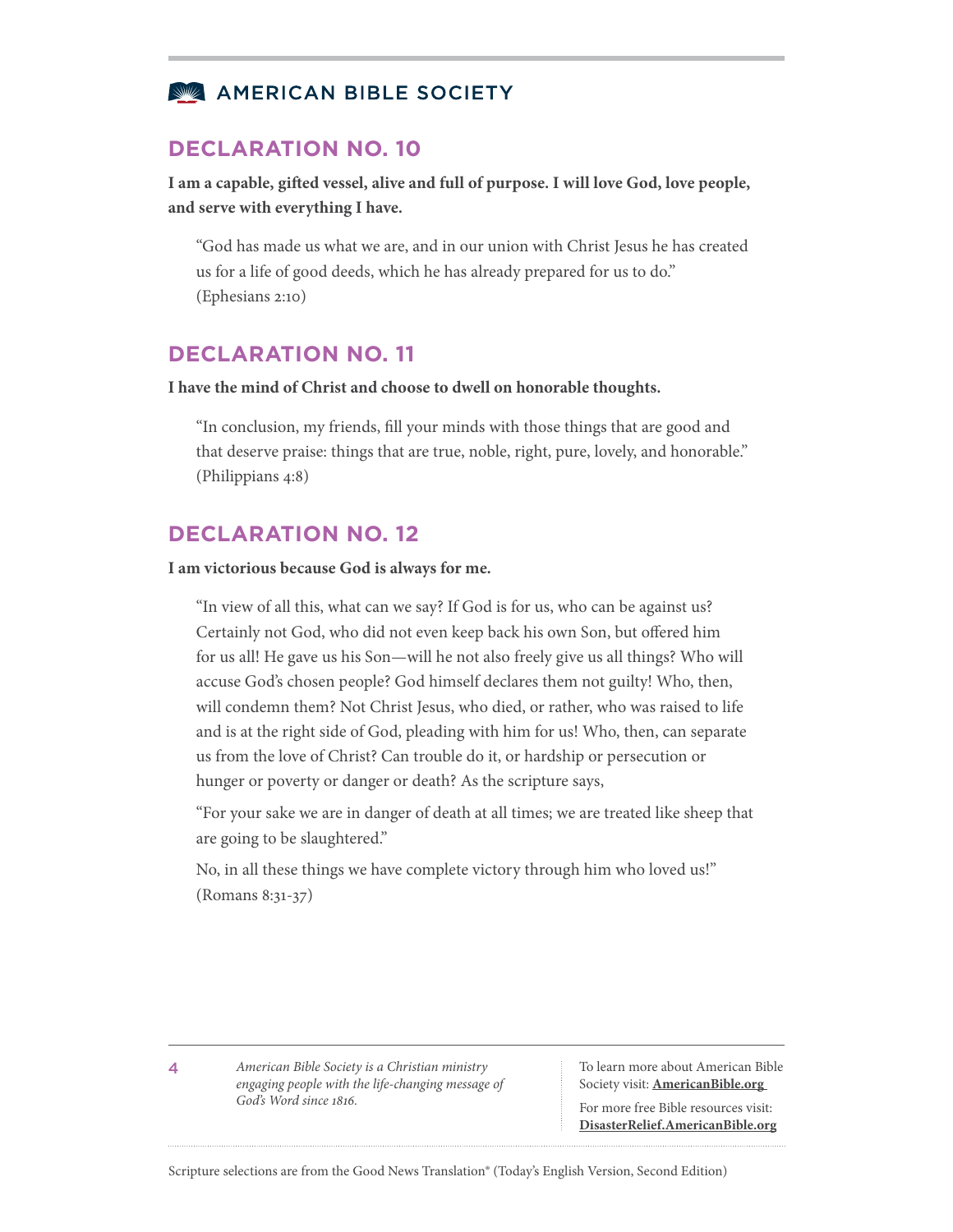

**I am a witness for Christ, empowered to help win souls.** 

"But when the Holy Spirit comes upon you, you will be filled with power, and you will be witnesses for me in Jerusalem, in all of Judea and Samaria, and to the ends of the earth." (Acts 1:8)

## **DECLARATION NO. 14**

**I am a faith-filled, life-speaking, fully devoted follower of Christ.** 

"… it is no longer I who live, but it is Christ who lives in me. This life that I live now, I live by faith in the Son of God, who loved me and gave his life for me." (Galatians 2:20)

# **DECLARATION NO. 15**

**I am forgiven and free from bondage. I walk daily in victory.** 

"There is no condemnation now for those who live in union with Christ Jesus." (Romans 8:1)

# **DECLARATION NO. 16**

**I am blessed beyond measure because of Christ.** 

"Let us give thanks to the God and Father of our Lord Jesus Christ! For in our union with Christ he has blessed us by giving us every spiritual blessing in the heavenly world." (Ephesians 1:3)

# **DECLARATION NO. 17**

**I am fully equipped to do the work God has entrusted to me. His strength is made perfect in my weakness.** 

"But his answer was: "My grace is all you need, for my power is greatest when you are weak." I am most happy, then, to be proud of my weaknesses, in order to feel the protection of Christ's power over me." (2 Corinthians 12:9)

5

*American Bible Society is a Christian ministry engaging people with the life-changing message of God's Word since 1816.*

To learn more about American Bible Society visit: **[AmericanBible.org](https://www.americanbible.org/)**